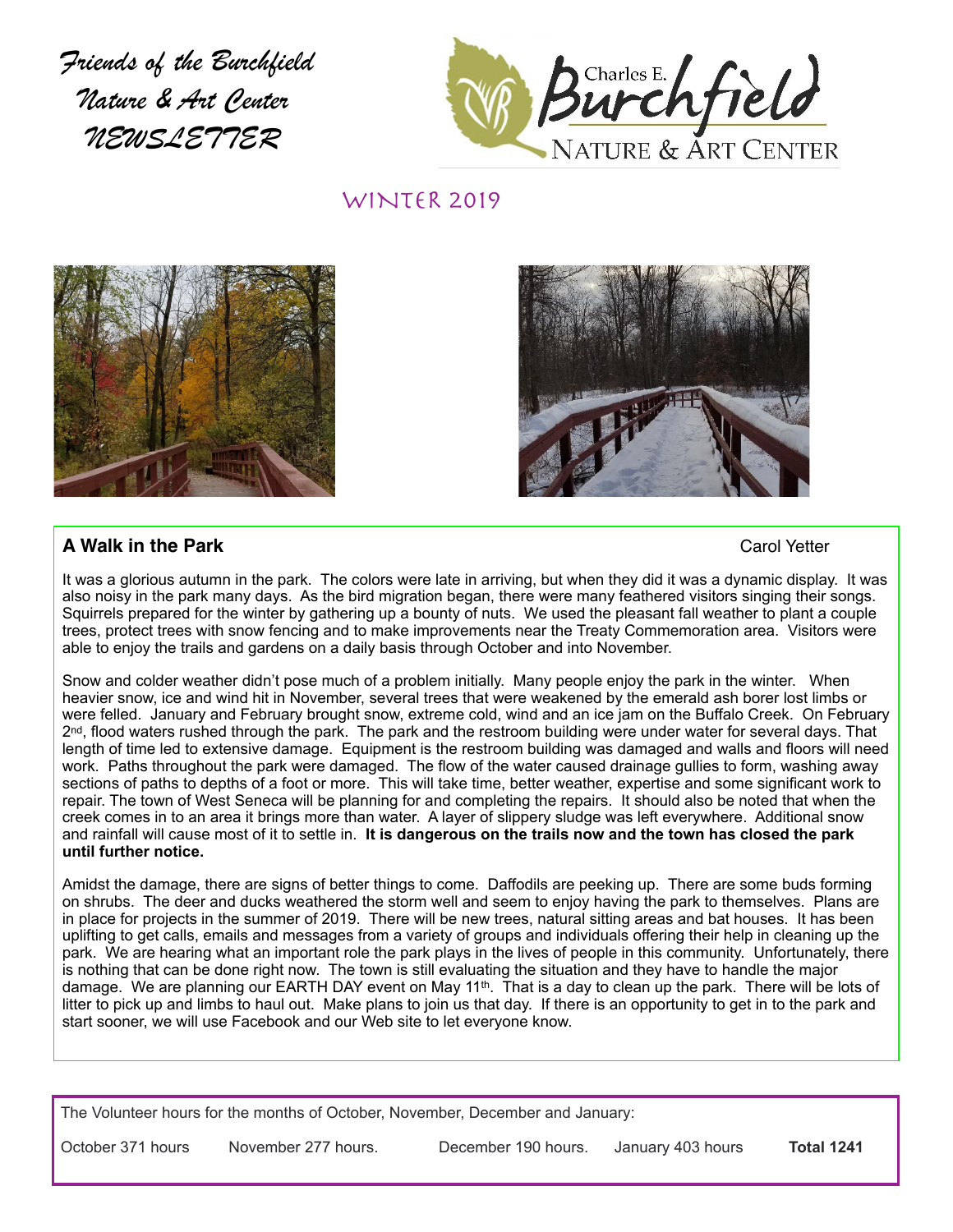

Additional information on each activity will be available on website BurchfieldNAC.org or Facebook/BurchfieldNAC 2001 Union Road West Seneca, NY 716-677-4843

# **What Has Been Happening and What is Coming Up?** Paula Minklei

Everyone had a great time at our October BNAC Tea at St John's Evangelical Lutheran Church in October. In November we held the Annual Photography Contest at the new West Seneca Community Center. Many enjoyed the excellent photos and the media covered the well-earned awards. We ended the year with two afternoons of Holiday Open House in the classroom where children & family members delighted in stories, games and crafts with a bit of warm cocoa and cookies on the side.

**Looking ahead, we have enclosed a** *Come Together* **page of upcoming activities and events**. There will be more information about each on our Facebook/BurchfieldNAC and website BurchfieldNAC.org.

A program that didn't make the page is called *A Gardenville Walk with Charles Burchfield*. Share a Sunday pictorial walk with Charles Burchfield and neighbor Nancy Barlow on Sunday 4/6/19 at 2pm in the BNAC classroom. Using the parade route, see how Burchfield and friend JJ Lankes use the neighborhood as inspiration for their American experience. The power point presentation will remind us of the beauty of life in Gardenville. Seating is limited. Call 677-4843 to reserve a space.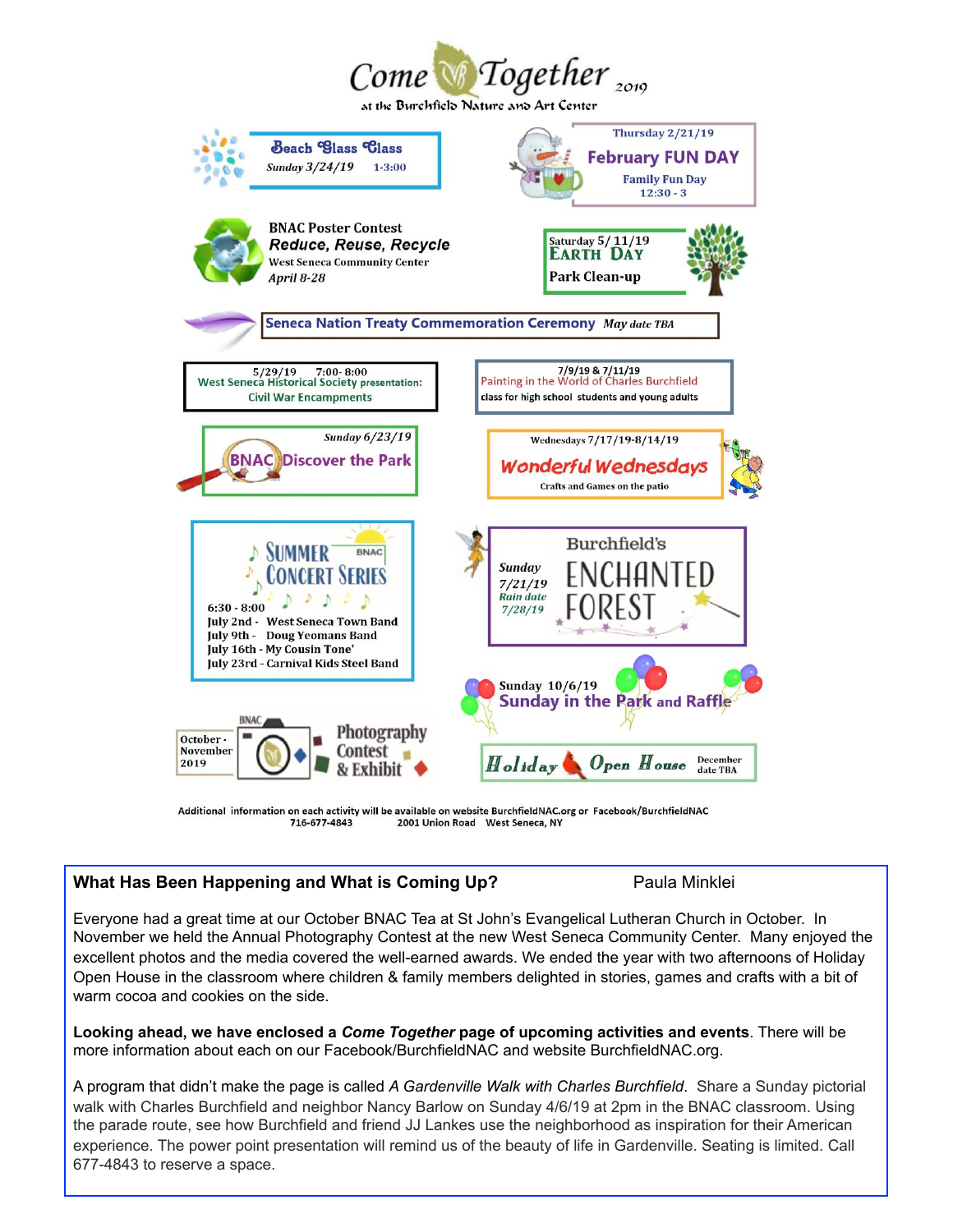### **Summer & Fall Fundraiser Jean Schenck**

STOP in at the Burchfield to buy a raffle ticket for a book containing lottery tickets and gift cards. Guaranteed \$300.00 in cards and or tickets.

Tickets are \$1.00 each or 6 for \$5.00

Hey your never know, you could be the lucky winner of this **fabulous book.** 



## **Do YOU think it is time to restore the BNAC building?** Paula Minklei

Having access to the classroom has given our volunteers space for meetings, preparation for programs and more. The rest of the building including the gallery & conference room has been closed since January 2017. During this time the community has missed more than eighteen art exhibits and receptions and numerous community group meetings. The artists and environmentalists that used to meet here have had to find other places to convene. They are missed.

Activities continue in the park as you see in our *Come Together* page. In addition to those activities, there are also weddings, school group visits, family organizations and picnics, Boy & Girl Scout projects, gardening, community service endeavors, and more. However, the building and its art gallery has been an integral part of the Charles E. Burchfield Nature and Art Center and the Town of West Seneca.

**The West Seneca Town Board has announced a public hearing regarding the future of the building. It is scheduled for Tuesday, March 5 at 6pm in the Community Center.** If you believe the entire building should be restored, please attend and tell the Town Board. Funding should be sought to repair this valuable community asset and the Town Board should commit.

## **An appeal to the West Seneca Town Board for restoration of the BNAC building**

Friends of the Burchfield Nature and Art Center are circulating an appeal to garner signatures of supporters for the building's restoration.

Since the building was closed in January 2017, the art & nature center has missed over eighteen art exhibits and receptions, numerous meetings of nature lovers, artists and groups who come to tour the park and building. It has not been open to greet those residents of West Seneca and others from near and far who have come to view exhibits in its intimate gallery, learn more about the center's namesake Charles E. Burchfield and enjoy the beauty of the building and the surrounding grounds.

The appeal states: *The BNAC building has been an integral part of West Seneca and Western New York. It has provided art exhibits, family activities and educational programs. We the undersigned would like officials of the Town of West Seneca to commit to restoring this valuable community asset.* 

Copies of the appeals are available at the Center and on the BNAC Facebook and website. **Volunteers will be collecting signatures and passing them along to town officials on a regular basis until a commitment and restoration plan has been made.**

Appeal forms may be picked up at the BNAC on Mondays, Wednesdays or Fridays, 11am to 2pm. Use the south (driveway) entrance .They are also available on our website at BurchfieldNAC.org. The signed appeals should be returned to the BNAC for a signature count and delivery to the Town Board.